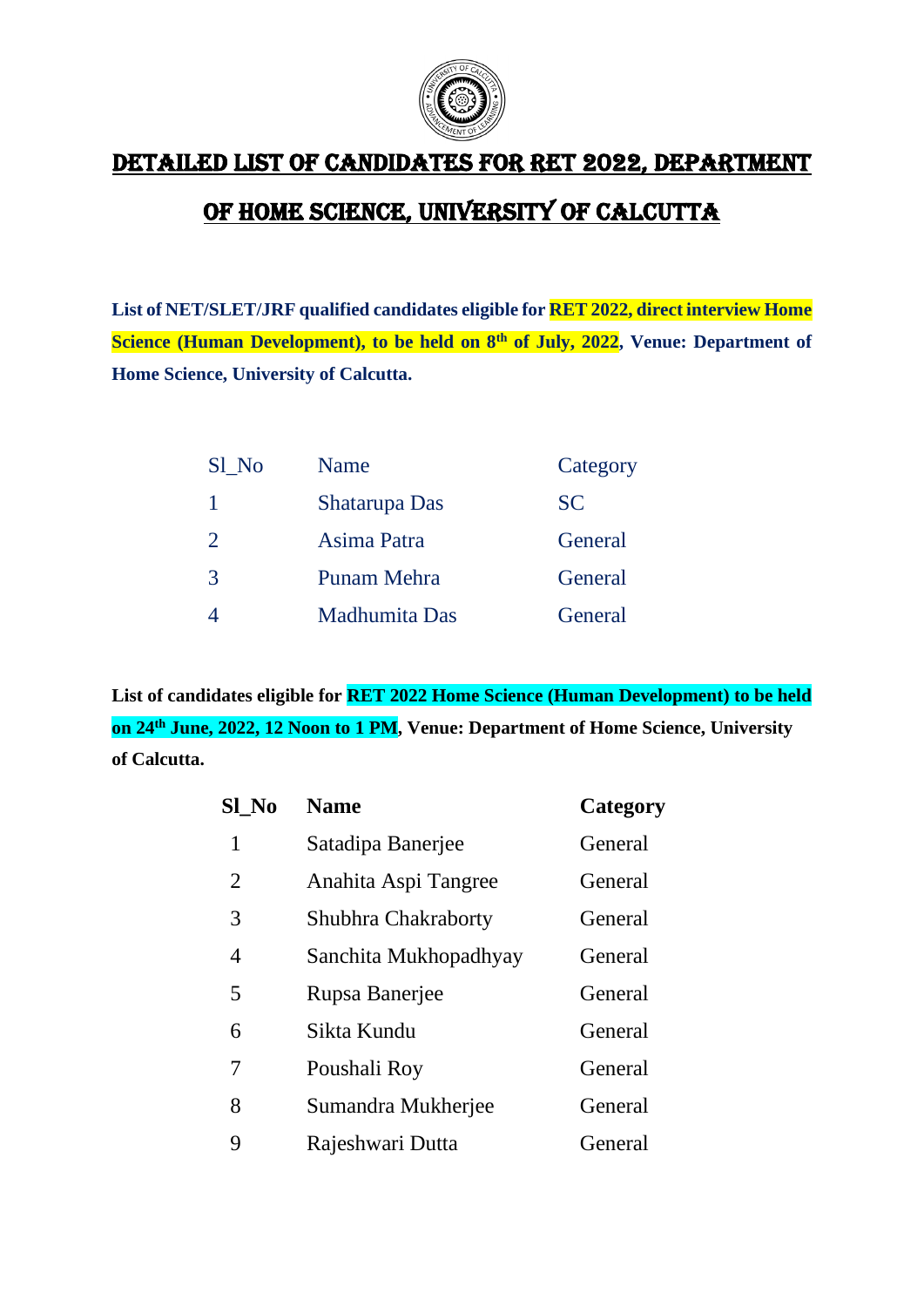

| 10 | Soumyajit Kundu               | OBC-B        |
|----|-------------------------------|--------------|
| 11 | Gargi Banerjee                | General      |
| 12 | Satarupa Banerjee             | General      |
| 13 | Deblina Roy                   | General      |
| 14 | Sumit Kumar Ghosh             | General      |
| 15 | Jessica Sahani                | <b>OBC-A</b> |
| 16 | Saheli Chatterjee             | General      |
| 17 | Bitisha Ray                   | General      |
| 18 | <b>Tanushree Maity Sardar</b> | General      |
| 19 | Sukla Das                     | General      |
| 20 | Mousumi Sinha Rudra           | General      |
| 21 | Ria Das                       | General      |

**List of NET/SLET/JRF/GATE qualified candidates eligible for RET 2022, direct interview Home Science (Food and Nutrition), to be held on 8th of July, 2022, Venue: Department of Home Science, University of Calcutta.**

| <b>Sl</b> No   | <b>Name</b>            | <b>Category</b> |
|----------------|------------------------|-----------------|
| 1              | <b>Manasi Halder</b>   | <b>SC</b>       |
| $\overline{2}$ | Sutapa Laha            | General         |
| 3              | Payel Manna            | General         |
| 4              | Smita Sahu             | <b>OBC-B</b>    |
| 5              | Ria Kayal              | <b>SC</b>       |
| 6              | Ipsita Banerjee        | General         |
| 7              | <b>Bidisha Das</b>     | General         |
| 8              | <b>Ria Chakraborty</b> | General         |
| 9              | Ananya Chatterjee      | General         |
| 10             | Priya Koley            | General         |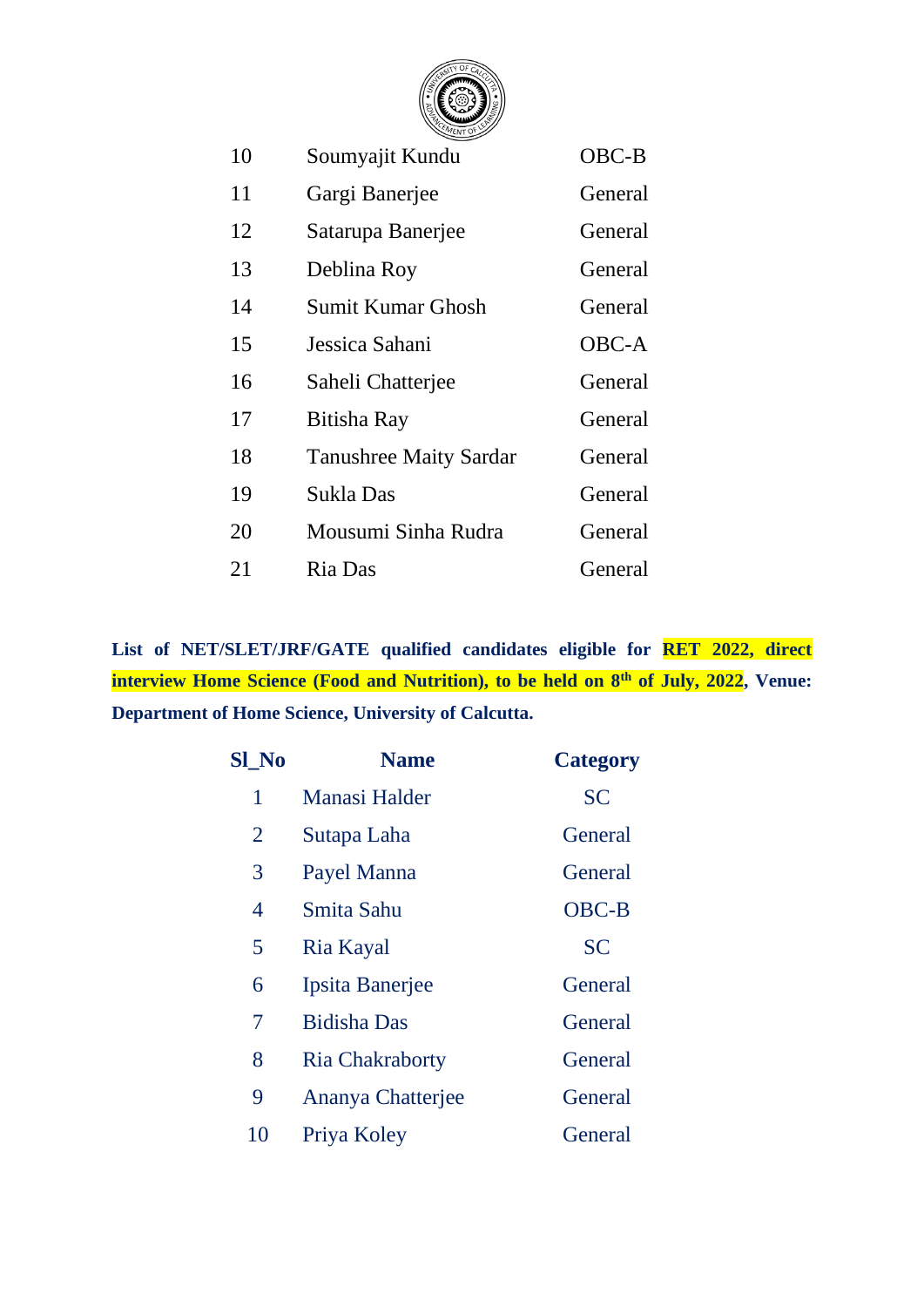

| 11 | Nandini Roy            | General       |
|----|------------------------|---------------|
| 12 | Divya Mehta            | General       |
| 13 | Debapriya Bhattacharya | General       |
| 14 | <b>Trisha Sarkar</b>   | <b>SC</b>     |
| 15 | Anapurba Kanjilal      | General       |
| 16 | <b>Nasarat Sk</b>      | <b>OBC-A</b>  |
| 17 | Sabarni Mandal         | General       |
| 18 | Debarchan Mondal       | <b>OBC-B</b>  |
| 19 | Juhi Mondal            | <b>SC</b>     |
| 20 | Sutapa Pramanik        | <b>OBC-B</b>  |
| 21 | Ashalata Hembram       | <b>ST</b>     |
| 22 | Annewsa Acharya        | General       |
| 23 | <b>Arpita Dey</b>      | OBC-B         |
| 24 | <b>Rupsha Ghosh</b>    | General       |
| 25 | Sneha Sengupta         | General       |
| 26 | Shreya Roy             | General (EWS) |
| 27 | <b>Avik Paul</b>       | <b>OBC-B</b>  |
| 28 | Sudipta Pramanik       | General       |
| 29 | Debolina Chaki         | General       |
| 30 | Minakshi Routh         | General       |
| 31 | <b>Purna Ghosh</b>     | General       |
| 32 | <b>Soham Halder</b>    | <b>SC</b>     |
| 33 | Diya Mallick           | <b>SC</b>     |
| 34 | Alisha Mondal          | General       |
| 35 | Sulagna Sarkar         | General       |
| 36 | Kajal Hansda           | <b>ST</b>     |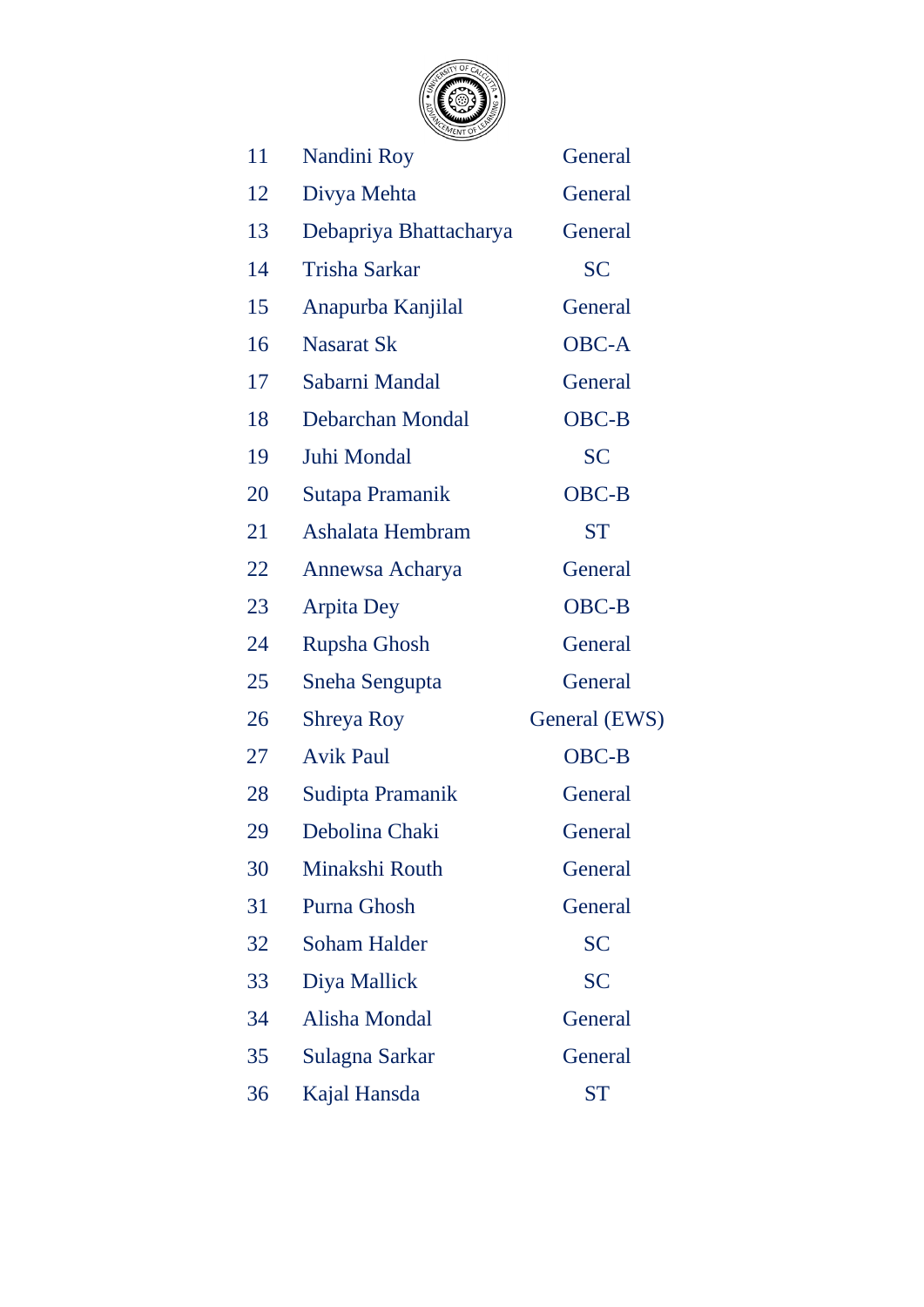

**List of candidates eligible for RET 2022 Home Science (Food and Nutrition) to be held on 24th June, 2022, 12 Noon to 1 PM, Venue: Department of Home Science, University of Calcutta.**

| <b>Sl_No</b>   | <b>Name</b>               | <b>Category</b> |
|----------------|---------------------------|-----------------|
| 1              | Jyotirmoyee Banerjee      | General         |
| $\overline{2}$ | Supriyo Acharya           | General         |
| 3              | Shila Das                 | <b>SC</b>       |
| 4              | Suketa Dutta              | General         |
| 5              | Suchhanda Ghosh           | General         |
| 6              | Bipsa Banerjee            | General         |
| 7              | <b>Sumana Maity</b>       | General         |
| 8              | <b>Aditi Pal</b>          | General         |
| 9              | Hamida Sultana            | <b>OBC-A</b>    |
| 10             | Ritika Banik              | General         |
| 11             | <b>Sheetal Mohanty</b>    | General         |
| 12             | Diya Dey                  | General         |
| 13             | Anurima Mondal            | $OBC-B$         |
| 14             | Yaman Chatterjee          | General         |
| 15             | Rajashri Bhattacharyya    | General         |
| 16             | <b>Anushree Chowdhury</b> | General         |
| 17             | Debolina Sen              | General         |